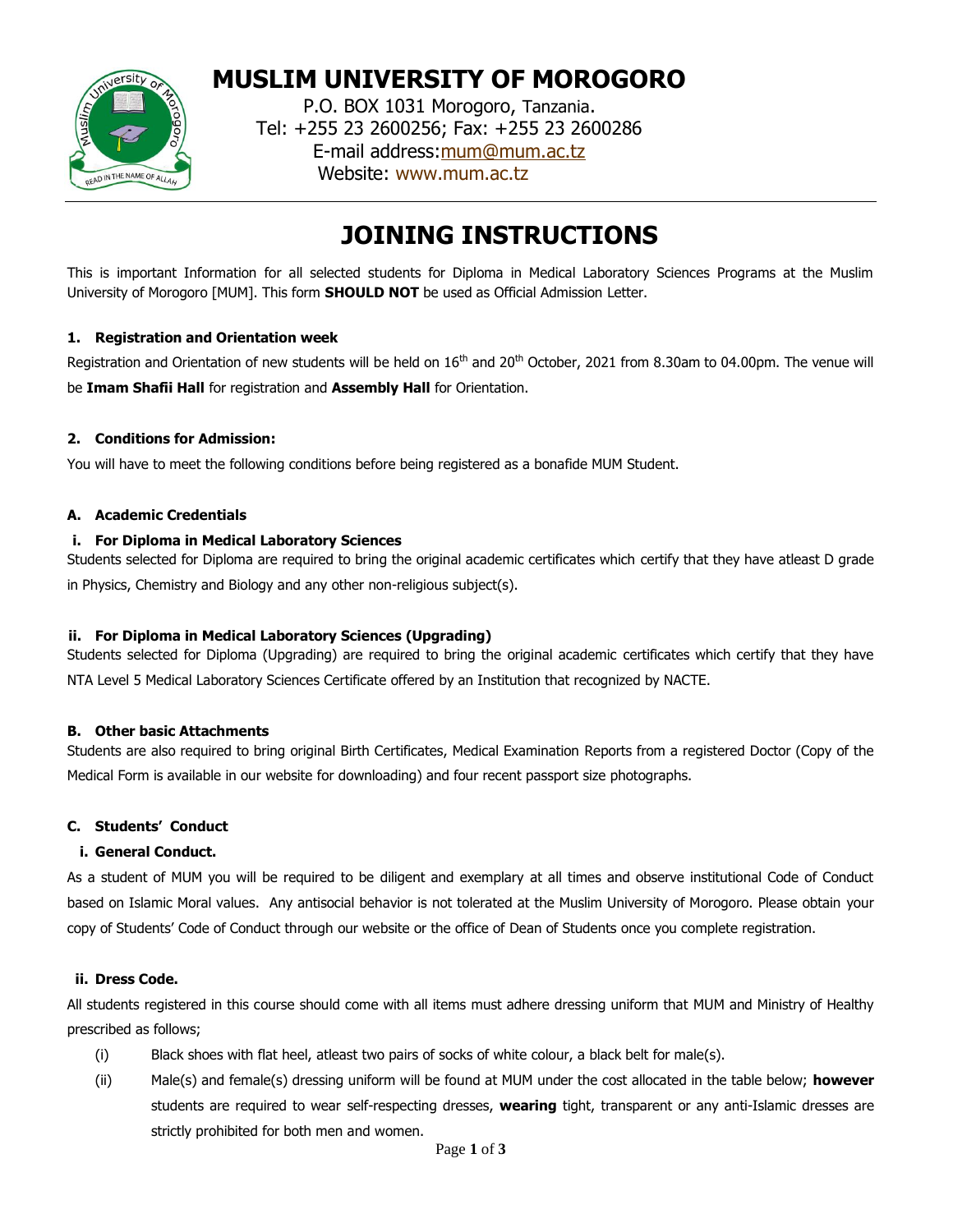#### **D. University Fees.**

All students should pay at least half of their semester fee before registration as indicated in the fee structure below. All payments of tuition should be done through **NMB Account,** while Other Costs (Registration fee, NHIF Contribution fee, Field/Practical Training fee, ID processing fee, Students' union fee and TCU Quality assurance fee, etc) should be done through **NBC Account**  as indicated below;

#### **NOTE:** Payment of cash will **NOT BE ACCEPTED**.

#### **i. Tuition Fee and Hostel/Accommodation Payment Account:**

| Bank:           | <b>NMB</b>                           |
|-----------------|--------------------------------------|
| Account Name:   | <b>MUSLIM UNIVERSITY OF MOROGORO</b> |
| Account Number: | 23210002513                          |

#### **ii. Other Costs Payment Account:**

| Bank:           | <b>NBC</b>                           |
|-----------------|--------------------------------------|
| Account Name:   | <b>MUSLIM UNIVERSITY OF MOROGORO</b> |
| Account Number: | 026103006147                         |

#### **3. Hostel Accommodation:**

Offer of residence at the campus will be based on availability of rooms and on the following priority: (i) Disabled students (ii) Foreign students (iii) Female Students. MUM requires all female students to stay on campus except for special cases. Rooms shall be allocated only to those students who can show proof of payment through the bank.

#### **4. Equipment for students' personal use:**

MUM strongly recommends students to bring with them;

- An English language dictionary, and/or any other appropriate dictionary for those who take languages eg; Kiswahili, Arabic, French, Chinese, etc.
- Laptops [not desktop computers] for accessing study materials on the internet. Wireless internet is available at MUM Campus for free, and there is a large corpus of electronic books online for everyone.
- Digital Camera (for Journalism students).
- Students are required to come with one ream of paper and deposit it with the finance department.

Students are **NOT ALLOWED** to come with: (i) T.V (ii) Radio/Radio Cassette (iii) Cooker, (iv) Electric heater.

**Books:** Students are required to purchase their own books for their respective programs as prescribed by program lecturers.